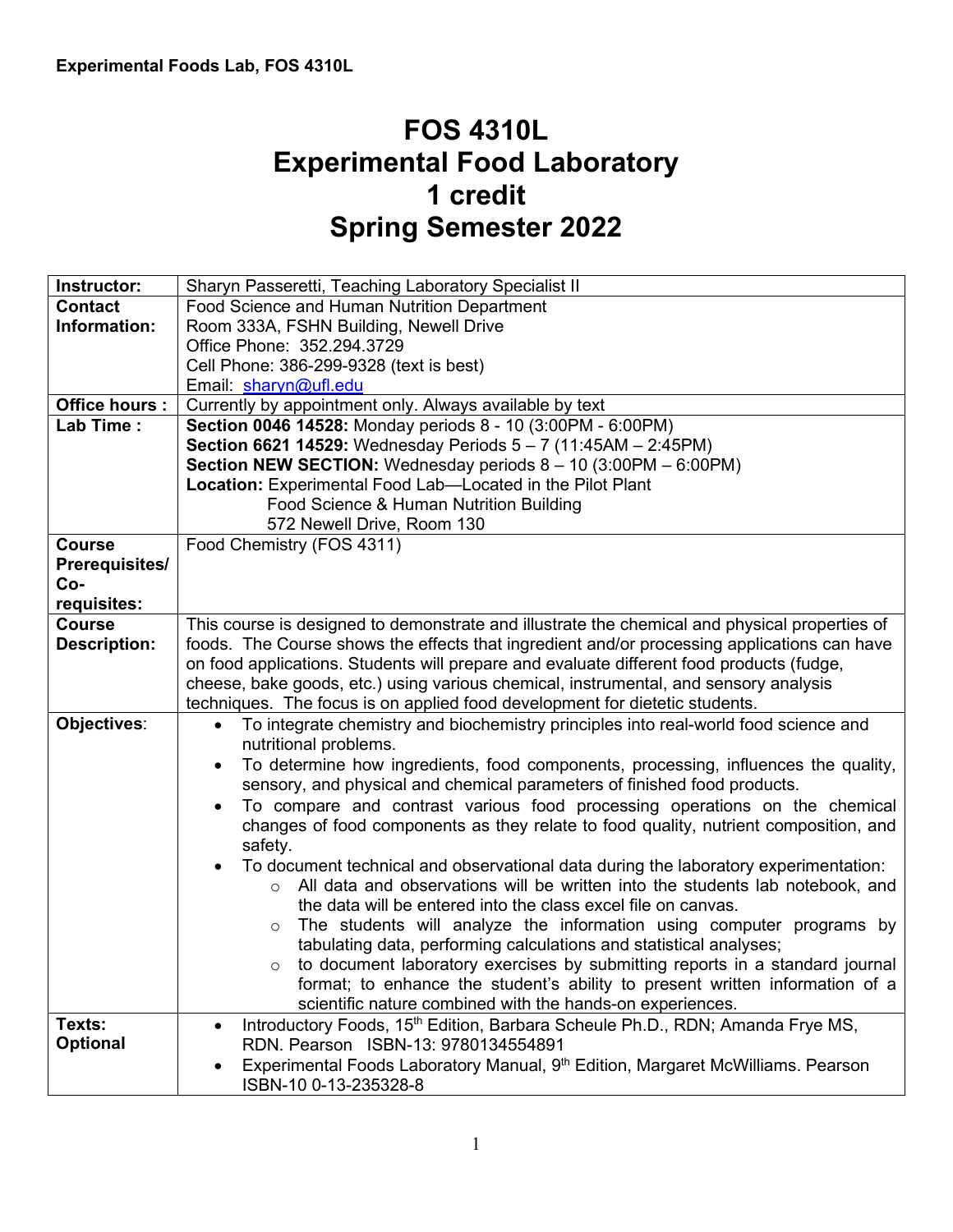# **GRADING**

### **PERCENTAGE BREAKDOWN**

63.6% IN LAB PERFORMANCE—broken down in to 6 sections

- 1. Attendance, Attitude, & Preparation 5 points
	- 2. Quizzes 10 points
- 3. Dress code 5 points
- 4. Lab safety 5 points
- 5. Clean up 5 points
- 6. Check out 5 points

24.2% LAB REPORTS—there are 3 reports worth 40 points each.

12.1% LAB ASSIGNMENTS—there are 3 lab assignments worth 20 points each

EXTRA CREDIT—up to 10 points

• Costing the recipes you will be making in labs. I will provide the purchase receipts and costing sheets.

## **Examinations:**

There are no written examinations for this lab class. Grading will be based solely on lab performance points and lab reports. The letter grade will be the percentage of the cumulative points.

# **LABORATORY SCHEDULE AND REPORT/ASSIGNMENT DUE DATE**

| Lab Topics                               | Lab Date<br>Mon & Wed | <b>Report Or</b><br>Assignment | <b>Due Date</b> | <b>POINTS</b> |
|------------------------------------------|-----------------------|--------------------------------|-----------------|---------------|
| 1. LAB INTRODUCTION                      | 1/10 & 1/12           | <b>NONE</b>                    | <b>NONE</b>     | N/A           |
| 2. MEASUREMENTS & FOOD<br><b>ACIDITY</b> | 1/24 & 1/26           | <b>ASSIGNMENT</b>              | $2 - 02 - 22$   | 20            |
| 3. CARBOHYDRATES I                       | 1/31 & 2/2            | <b>REPORT</b>                  | $2 - 16 - 22$   | 40            |
| 4. CARBOHYDRATES II                      | $2/7$ & $2/9$         |                                |                 |               |
| 5. LIPIDS I                              | 2/14 & 2/16           | <b>REPORT</b>                  | $3-02-22$       | 40            |
| 6. LIPIDS II                             | 2/21 & 2/23           |                                |                 |               |
| 7. PROTEINS I                            | 3/14 & 3/16           | <b>REPORT</b>                  | $3 - 30 - 22$   |               |
| 8. PROTEINS II                           | 3/21 & 3/23           |                                |                 | 40            |
| 9. LEAVENING & ENZYMES                   | 3/28 & 3/30           | <b>ASSIGNMENT</b>              | 4-06-22         | 20            |
| 10. PIGMENTS                             | $4/4$ & $4/6$         | <b>ASSIGNMENT</b>              | $4 - 13 - 22$   | 20            |

**LAB PERFORMANCE POINT OUTLINE**

## **ATTENDANCE & PREPARATION**

I expect from you what your employers will expect from you. The purpose of this section is to establish good working practices. Here is the outline—**each requirement is worth one point each. The quizzes are 10 points total.** 

| <b>PERCENT</b> | <b>LETTER</b><br><b>GRADE</b> |
|----------------|-------------------------------|
| $90.0 - 100.0$ | A                             |
| $87.0 - 89.9$  | $A -$                         |
| $84.0 - 86.9$  | B+                            |
| $81.0 - 83.9$  | B                             |
| $78.0 - 80.9$  | В-                            |
| $75.0 - 79.9$  | $C+$                          |
| $72.0 - 74.9$  | $\mathsf{C}$                  |
| 69.0 - 71.9    | $C -$                         |
| $66.0 - 68.9$  | D+                            |
| $63.0 - 65.9$  | D                             |
| $60.0 - 62.9$  | D-                            |
| $0 - 59.9$     | E                             |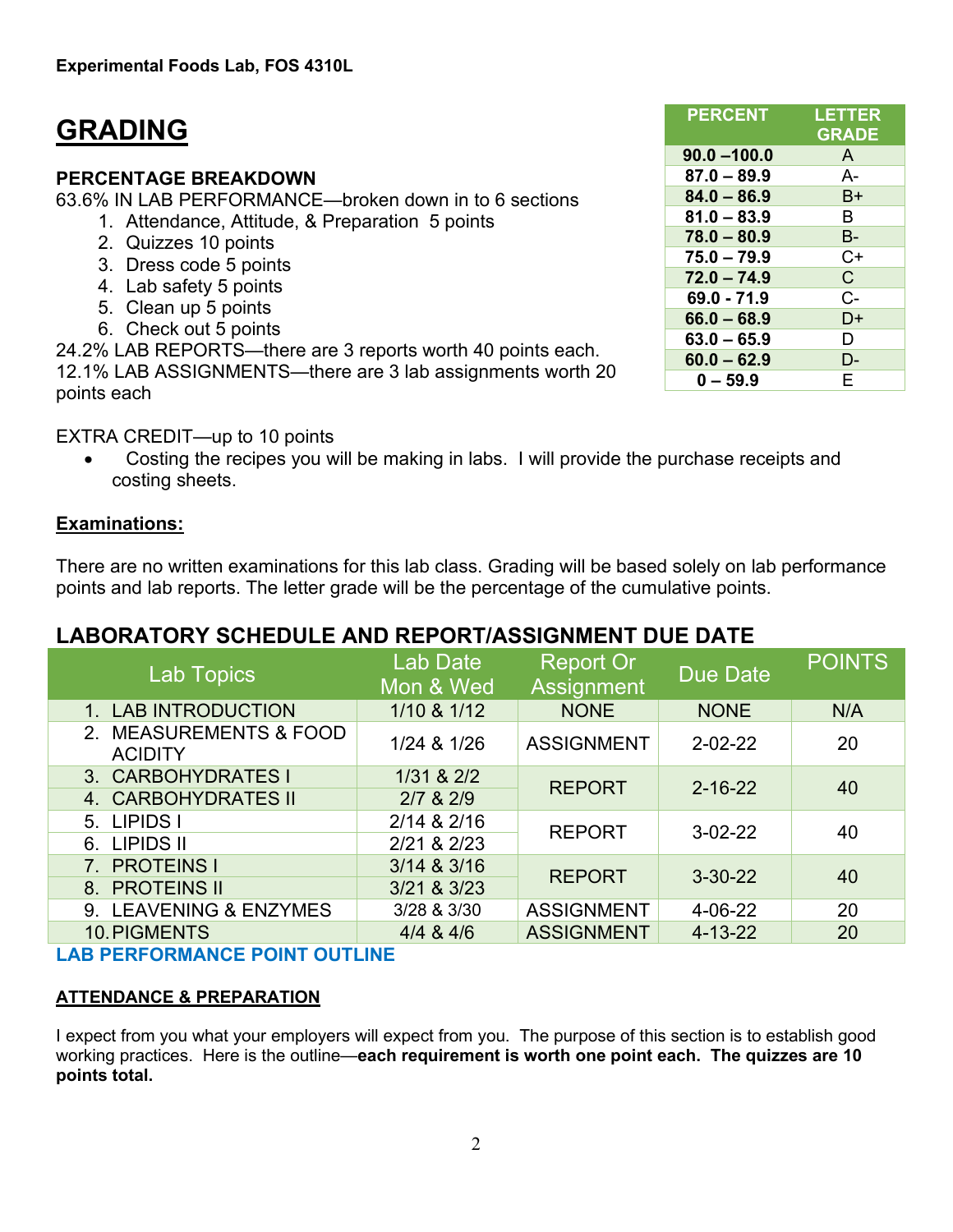#### **Laboratory expectations:**

- 1. Punctuality
	- a. Be on time for lab.
- 2. Be prepared for your lab—Have a notebook/laptop/tablet, phone to take pictures with, pen, hair net ready for check in.
- 3. Be prepared to make the recipes and perform the observation experiments with minimal direct supervision.
- 4. Be conscientious to your co-workers—meaning the people working in the lab with you.
- 5. Do not take common area items back to your station. e.g. measuring cup from the weighing table.
- 6. Leave the common areas neat and clean.
- 7. Putting things back or away in their correct location.
- 8. Time management: Be completed with the experiment, have bench area, and assigned cleaning duty completed and signed off by the end of your lab period.

#### **QUIZZES—10 POINTS**

There will be a quiz given to you just before you start your lab. It will cover the written and video material for the lab. **There will be 5 general knowledge lab questions worth one point each, and 1 lab recipe instruction question worth 5 points**. The format will be multiple choice, true/false, or fill in the blank. The recipe question will require you to put the cooking instructions in order for one of the recipes you will be making that day.

#### **LABORATORY DRESS CODE—5 POINTS**

**NOTE:** If dress code is non-compliant you can be sent home to change.

- 1. Only flat closed toed shoes with a nonskid sole are allowed. Sneakers, work shoes. No open toes or sandals allowed.
- 2. Long or short Sleeved full coverage shirts. **No sleeveless, tank tops, midriffs**.
- 3. Loose fitting pants (e.g. scrubs, sweat pants). **No leggings, stretch jeans or shorts.** Loose fitting clothing prevents hot items from sticking to the skin, which can help prevent burns from happening.
- 4. Hair coverings are required. You are issued a hair net at the beginning of the semester with a plastic bag to store it in. Hair shoulder length needs to be tide back. Longer hair needs to be braided or bound in a bun or similar fashion.
- 5. Jewelry & watches should not be worn. Put them in your backpack prior to class.

#### **FOOD LAB SAFETY—5 POINTS**

- 1. Only writing material, cell phones for lab photos are allowed in the lab. All other items are kept on the shelf by the partition. **Phone calls and texting is prohibited during lab time. Doing So Will Result In 5 Point Lab Safety Loss for the day.**
- 2. Clean as you go. E.g. Wipe counters, clean dishes as you cook/bake, wipe up spills.
- 3. Proper use of kitchen equipment E.g. Handling of sharps (knives/scissors), proper stove top and/or oven heat applications. E.g. not heating oil on high rather than level 3
- 4. Proper handling of food. E.g. Proper cooling of hot foods, labeling foods for storage with item description, date, person's name
- 5. Proper use of gloves in preparation. Hot pads/oven mitts. Nitrile gloves during cold preparation. **Do not use nitrile during hot preparation.**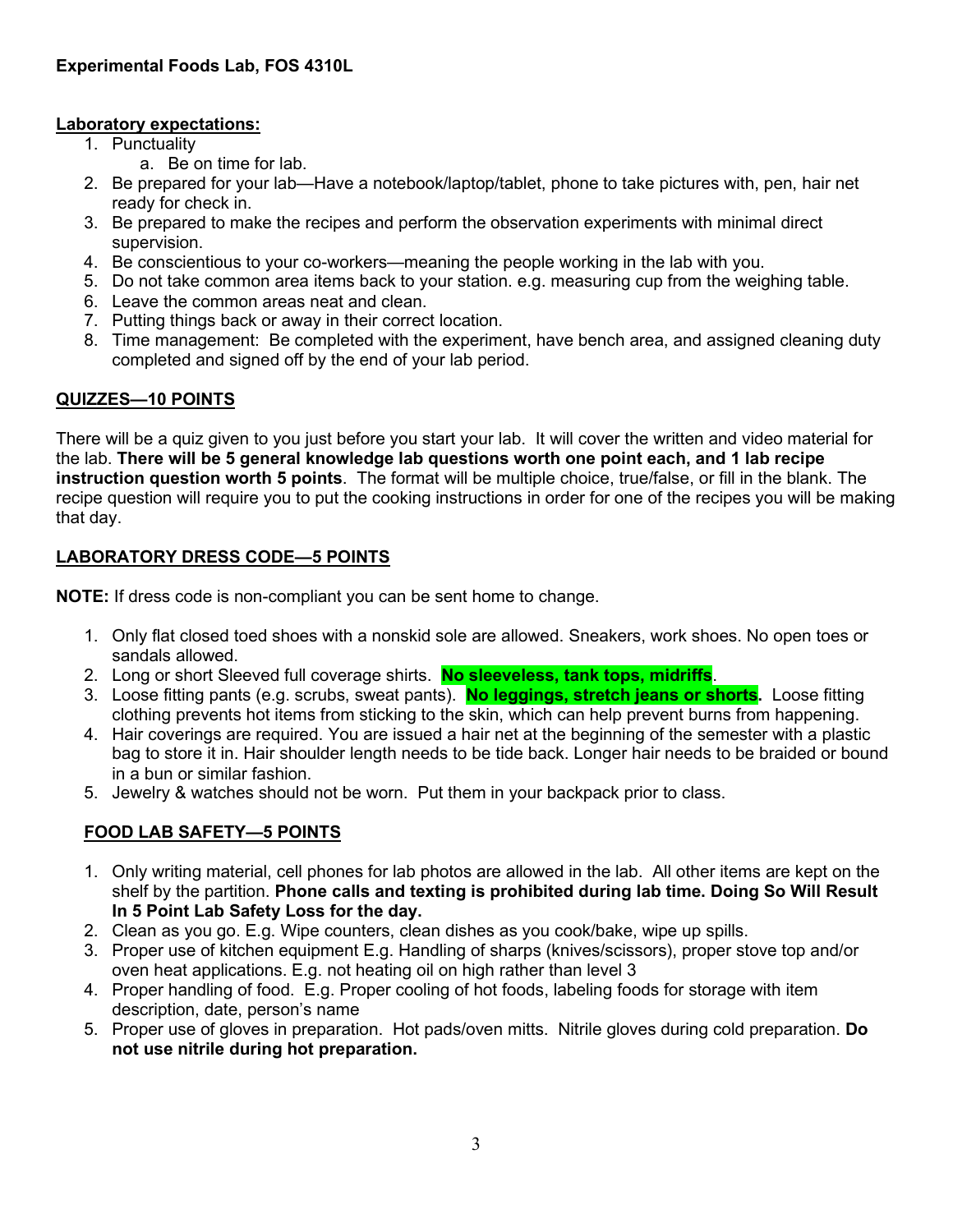#### **LAB CLEAN UP—5 POINTS**

- 1. Food Use & Storage: All Food is properly labeled, dated, initialed, and put away. Put in the refrigerator, dry storage.
- 2. Dishwashing: All dishes for cooking and service are properly washed, sanitized, dried & put away.
	- a. Monday & 1<sup>st</sup> Wednesday group in the station will dry and put item back to the experiment location
		- b. 2<sup>nd</sup> Wednesday group will dry and put all items back neatly in their designated areas There is an inventory sheet located by the electric box and photos on canvas and by the electric boxes in the lab.

#### **Entire area is washed down with soapy water and washcloth**

- 3. Stove Breakdown: With soap water & scrubbie if needed for the entire stove meaning: stove top, control panel, oven door, pot drawer. Baked on use the bar keepers friend, then finish with glass top polisher.
- 4. Counter & Table Breakdown: All surface areas that are used during the cooking session are to be washed down with soap and water then sanitized with 70% ethanol and wiped with dry towel.
- 5. Sink Breakdown:
	- a. Wash down with barkeepers friend and scrubbie all sink and backsplash, rinse with water.
	- b. Rinse with water. Spray with 70% ethanol. Squeegee excess down drain. Dry with dish cloth.

#### **LAB CHECKOUT—5 POINTS**

- 1. Sanitation steward has checked out your station to make sure it's clean
- 2. Sanitation steward verifies the group has slip tied their apron strings together.
- 3. Both aprons and wash towels have been placed in the washer
- 4. your data entry into the canvas collaboration sheet has been verified by instructor or TA/CA.
- 5. You leave no clutter behind. E.g. printed handouts, data printed on paper, used gloves/masks, etcetera.

#### **STEWARD ROTATIONS**

1. Groups will be assigned kitchen steward and sanitation steward responsibilities throughout the semester. Expect to have this responsibility at least two times. There are check sheets listing the responsibilities.

#### **LABORATORY REPORTS**

To enhance the student's ability to analyze and present scientific information in a logical and acceptable written format, laboratory reports are required for each general area of study. Reports are to be written using a scientific report outline.

**Report Submission:** Submit through canvas by 11:59pm of the due date. Late reports will lose 5 pts for each day submitted after *the deadline. Reports will not be accepted beyond 6* days late and thus will result in a 0 (zero).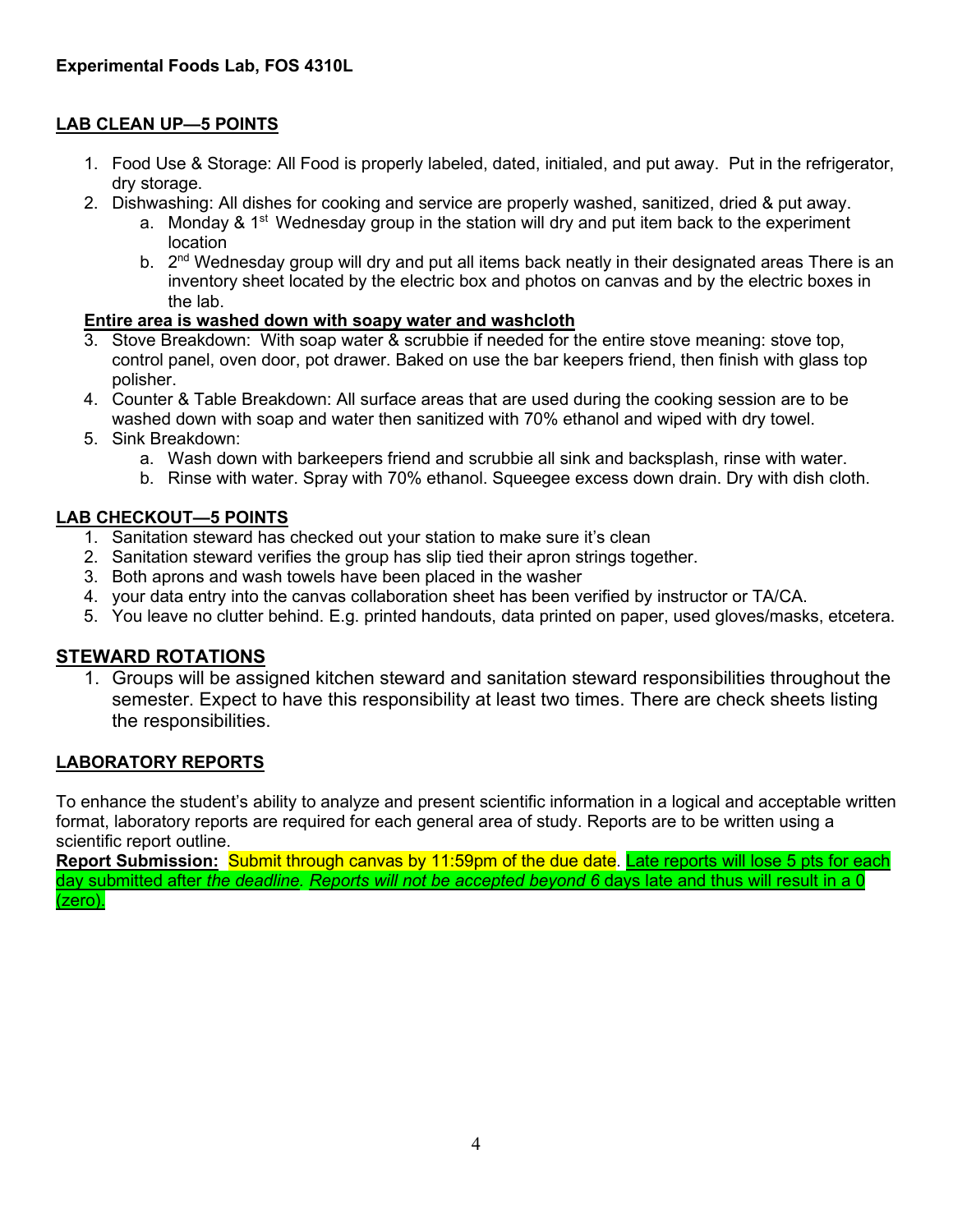## **FORMAT FOR WRITING LABORATORY REPORT**

| <b>REPORT</b><br><b>SECTION</b>          | <b>SECTION DESCRIPTION</b>                                                                                                                                                                                                                                                                                                                                                                                                                                                                                                                                                                      | <b>POINTS</b>  |
|------------------------------------------|-------------------------------------------------------------------------------------------------------------------------------------------------------------------------------------------------------------------------------------------------------------------------------------------------------------------------------------------------------------------------------------------------------------------------------------------------------------------------------------------------------------------------------------------------------------------------------------------------|----------------|
| <b>Cover</b><br>Page/File<br><b>Name</b> | Cover Page: Make sure it is properly centered.<br>1. Lab Number and title<br>2. Submission date<br>3. Your name<br>E-file title for submission<br>1. Submission date<br>2. Lab Number & title<br>3. Your name<br>E.G. 2-20-22 Lab 3 Carbohydrates S Passeretti<br>There will be a 15 point penalty for not following these instructions                                                                                                                                                                                                                                                         | $\mathbf 0$    |
| <b>Introduction</b>                      | 1. Introduction paragraph consisting of<br>General information about the topic. E.g. what are carbohydrates.<br>a.<br>How does it relate to your lab?<br>b. The learning objective(s) of the lab                                                                                                                                                                                                                                                                                                                                                                                                | $\overline{2}$ |
| <b>Procedures</b>                        | 1. A brief overview of what you did in the lab.<br>a. It doesn't have to be verbatim to the lab procedures. Just a<br>general outline.                                                                                                                                                                                                                                                                                                                                                                                                                                                          | 1              |
| <b>Results &amp;</b><br><b>Data</b>      | 1. The results are your visual and sensory observations written in your lab<br>notebooks and entered into the group excel file, pictures taken during lab<br>2. You will be required to perform the following statistical operations:<br>ANOVA, mean, median, mode. You can calculate using excel or by hand<br>if you prefer. You do need to show your work.<br>3. Presentation of the excel file into the report is required, and it must be<br>neatly pasted into the report document and labeled.<br>a. Unlabeled and improperly formatted tables will result in a zero for<br>the section. | 3              |
|                                          | 1. A subtitle for each experiment (e.g. Fudge Cooking Section, Grains<br><b>Cooking Section)</b>                                                                                                                                                                                                                                                                                                                                                                                                                                                                                                | $\bf{0}$       |
| <b>Discussion</b><br><b>Point</b>        | 2. Interpret and discuss the results from the experiment for this section-5<br>points for each section                                                                                                                                                                                                                                                                                                                                                                                                                                                                                          | 10             |
|                                          | 3. Answer the questions written in the lab sheet—There will be a total of six<br>questions worth three points each.<br>a. Typing out the question<br>b. Answering the question.<br>4. Additional research will be required to answer the questions. Only<br>professional references are allowed. * See the library page on how to<br>search for peer reviewed articles.                                                                                                                                                                                                                         | 18             |
| <b>Conclusions</b>                       | 1. Summarize the results of the lab.<br>2. What the lab has taught you about the Food Chemistry Subject<br>3. How you can apply it to the dietetic industry                                                                                                                                                                                                                                                                                                                                                                                                                                     | 3              |
| <b>References</b>                        | A minimum of three references are required and need to be written in scientific<br>journal format. They are to be listed in the order as they are presented in the<br>report. *Please see library page                                                                                                                                                                                                                                                                                                                                                                                          | 3              |
| <b>Extra credit</b>                      | Extra credit for well written reports                                                                                                                                                                                                                                                                                                                                                                                                                                                                                                                                                           |                |
|                                          | <b>Total reports</b>                                                                                                                                                                                                                                                                                                                                                                                                                                                                                                                                                                            | 40             |